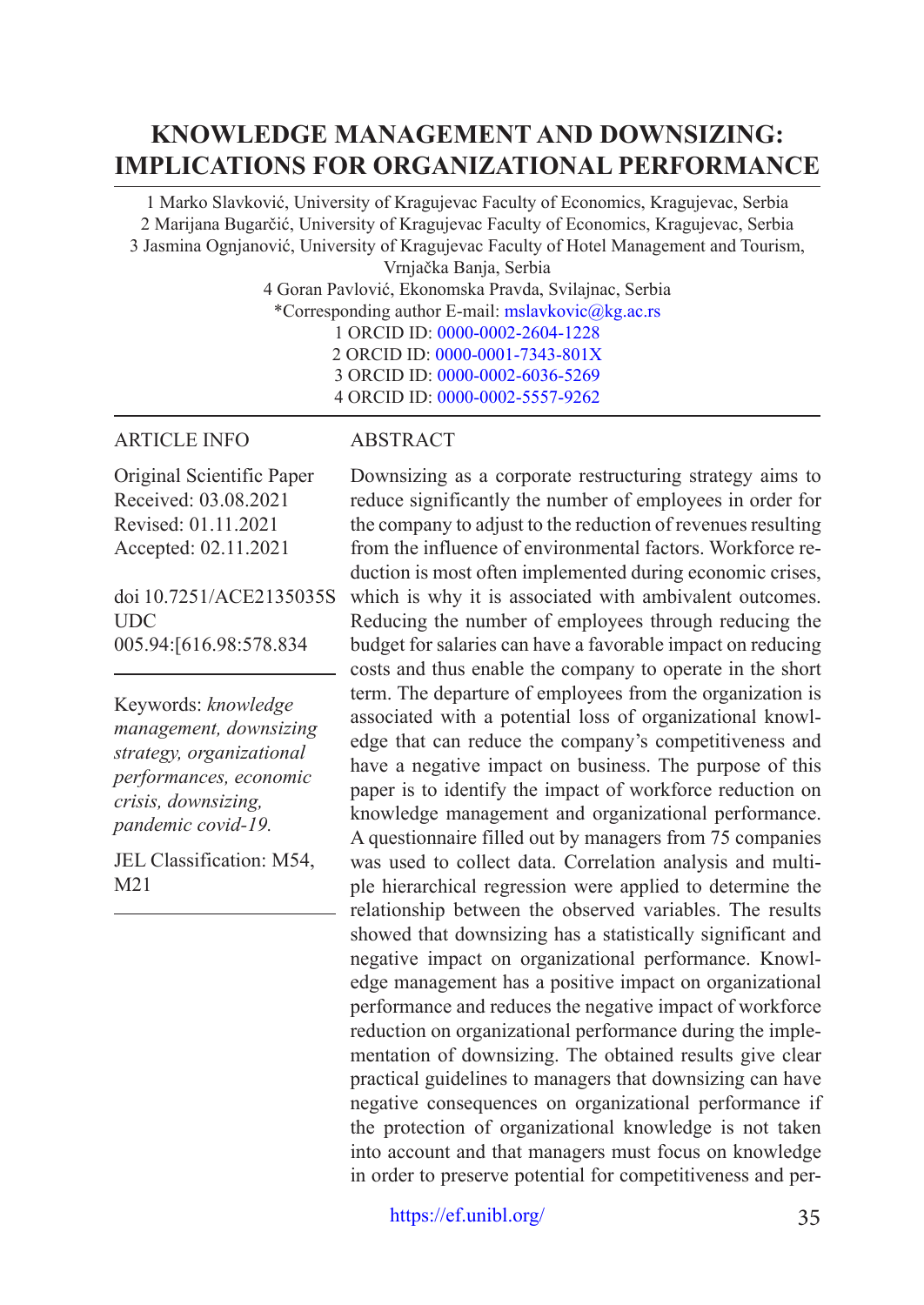formance. The obtained results have a much broader significance in all those situations (restructuring, digitalization, business model change, etc.) in which the company needs to reduce the number of employees.

© 2021 ACE. All rights reserved

# **1. INTRODUCTION**

Various factors from the global environment generate economic crises that imply significant challenges in corporate governance. The Covid-19 pandemic, although lacking an economic basis, has created a tremendous impact on business around the world through the introduction of various restrictions that have led to a reduction in economic and business activity. Negative trends at the level of the national economy are reflected in companies through a decline in revenues and/or rise in costs, creating pressure on company management to adapt to the circumstances [\(Koutoupis et al., 2021\)](#page-14-0). The most common measure of quickly adapting to such business conditions is aggressive cost reduction. Starting from the fact that employees in each company generate serious costs that come from the salary budget, a significant number of management actions in times of crisis are implemented in order to reduce the number of employees through the application of some of the downsizing strategies. The focus is on rapidly reducing costs to align with current revenue, but this does not take into account the effect on other costs and processes in the organization that can affect negatively performance and in the long run lead to the loss of competitiveness (De Meuse  $\&$ Dai, 2013). Downsizing as a corporate strategy is becoming an attractive option during a recession and economic crisis with the goal of maintaining business stability in the short term.

The process and effects of organizational restructuring are in the center of attention of all managers in the company, and certainly human resource managers, primarily due to the fact that a large part of restructuring activities relates to downsizing, ie reducing the number of employees (Dalton et al., 1996). The first serious wave of workforce reduction in companies in the world occurred in the late 1970s and early 1980s, and by the 1990s the number of people who lost their jobs increased dramatically (Feldman, 1996; Feldman & Leana, 2000). As modern business conditions are characterized by increasing competition and digitalization of business, it is realistic to expect that in the coming period the number of people who lose their jobs will increase, even when the effects of the Covid-19 pandemic weaken.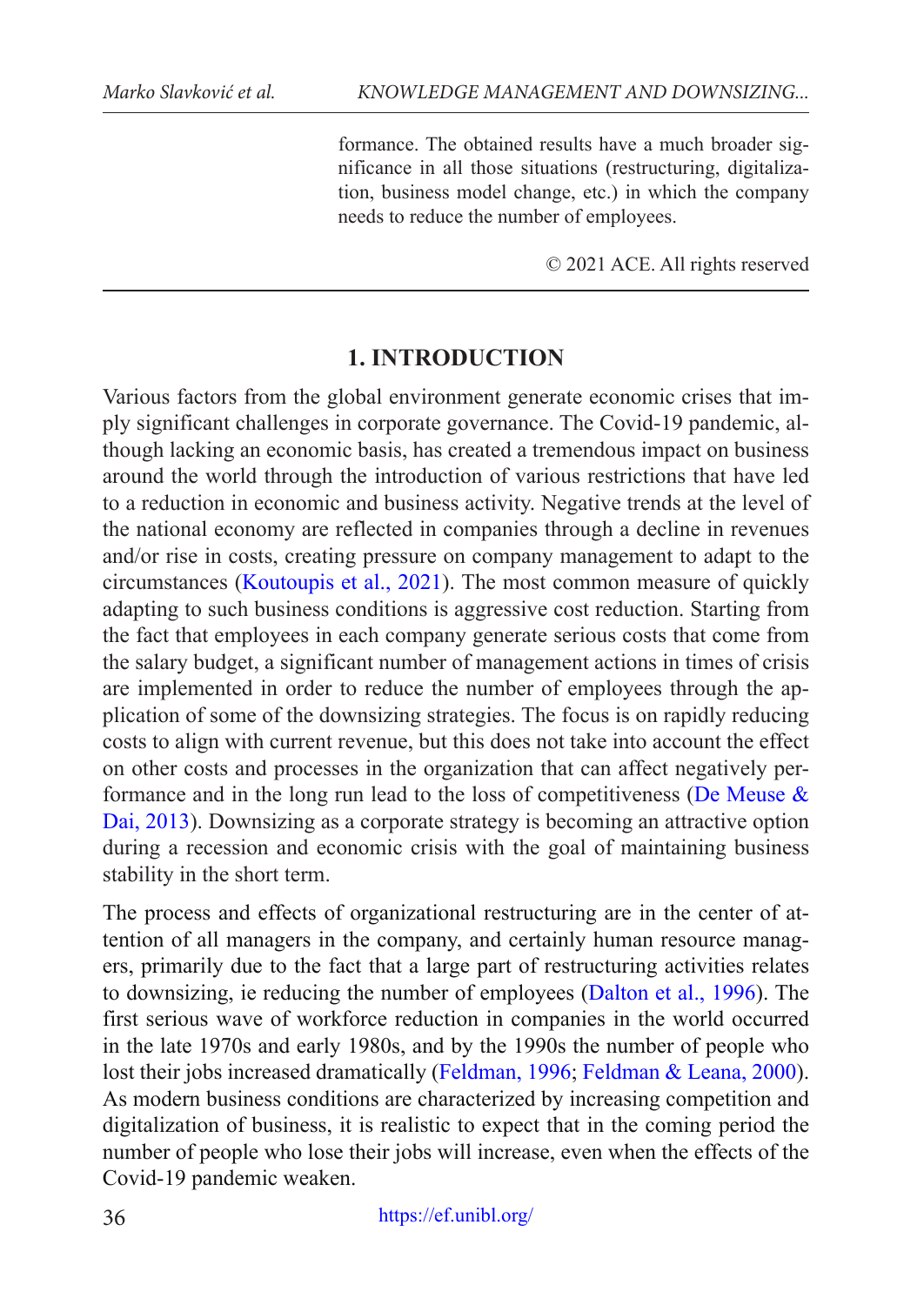Downsizing can be described as a set of managerial activities whose primary goal is to improve organizational efficiency, productivity, and competitive advantage. It is a process of reducing the size of a company by eliminating assets, capital and employees (Freeman & Cameron, 1993). Since in most cases it means reducing the number of employees, downsizing is often equated with layoffs. However, the concept of downsizing differs from layoffs because its focus is on the organizational perspective rather than the individual level (Schmitt et al., 2012). Therefore, downsizing can be understood as reducing the number of employees, the number of jobs and job positions in the company in order to increase efficiency, and not as the layoffs or retirement of individuals (Cascio, 1993; Petković & Aleksić Mirić, 2009). Although it is one of the popular and frequently used strategies, downsizing often does not allow a firm to achieve the desired results (Dalton et al., 1996). The main reason for that are the employees themselves. After downsizing, it can happen that employees have a larger scope of work and extended working hours, which has a negative effect on their satisfaction. In addition, if the company has not created a clear strategy of downsizing and people who have specific and unique knowledge have left the company, it cannot achieve satisfactory performance (Evangelista  $\&$  Burke, 2003). On the other hand, those employees who have "survived" downsizing often feel a loss of morale, fear, anger, depression or dissatisfaction, which leads to a decrease in organizational commitment, motivation, commitment to work, work effort and the creation of resistance to change. Such negative effects further jeopardize the functioning of the company: there is a decrease in productivity, loss of product and service quality, the creation of dissatisfied customers, high employee turnover and difficult recruitment of new workers. Ultimately they cause poor financial results and threaten the survival of the company in the market (Hutchinson, et al., 1997; Farell & Mavondo, 2005; Devine et al., 2003; Trevor & Nyberg, 2008).

There are several reasons why downsizing does not lead to desired companies outcomes, such as structural and coordination problems, difficult planning, and delegation of authority (Orpen, 1997). Structural problems are reflected in the fact that the loss of a certain number of jobs, and consequently the dismissal of employees are at the center of the restructuring process. As a result, there is an increase in the range of control that requires from managers to spend much more time monitoring their subordinates. Difficult coordination, which has several causes, is an additional problem. First of all, those who remain in their position begin to care much more about performance at the workplace, without paying too much attention to how their work affects the performance of others in the company. Difficult coordination also occurs due to the fact that some employees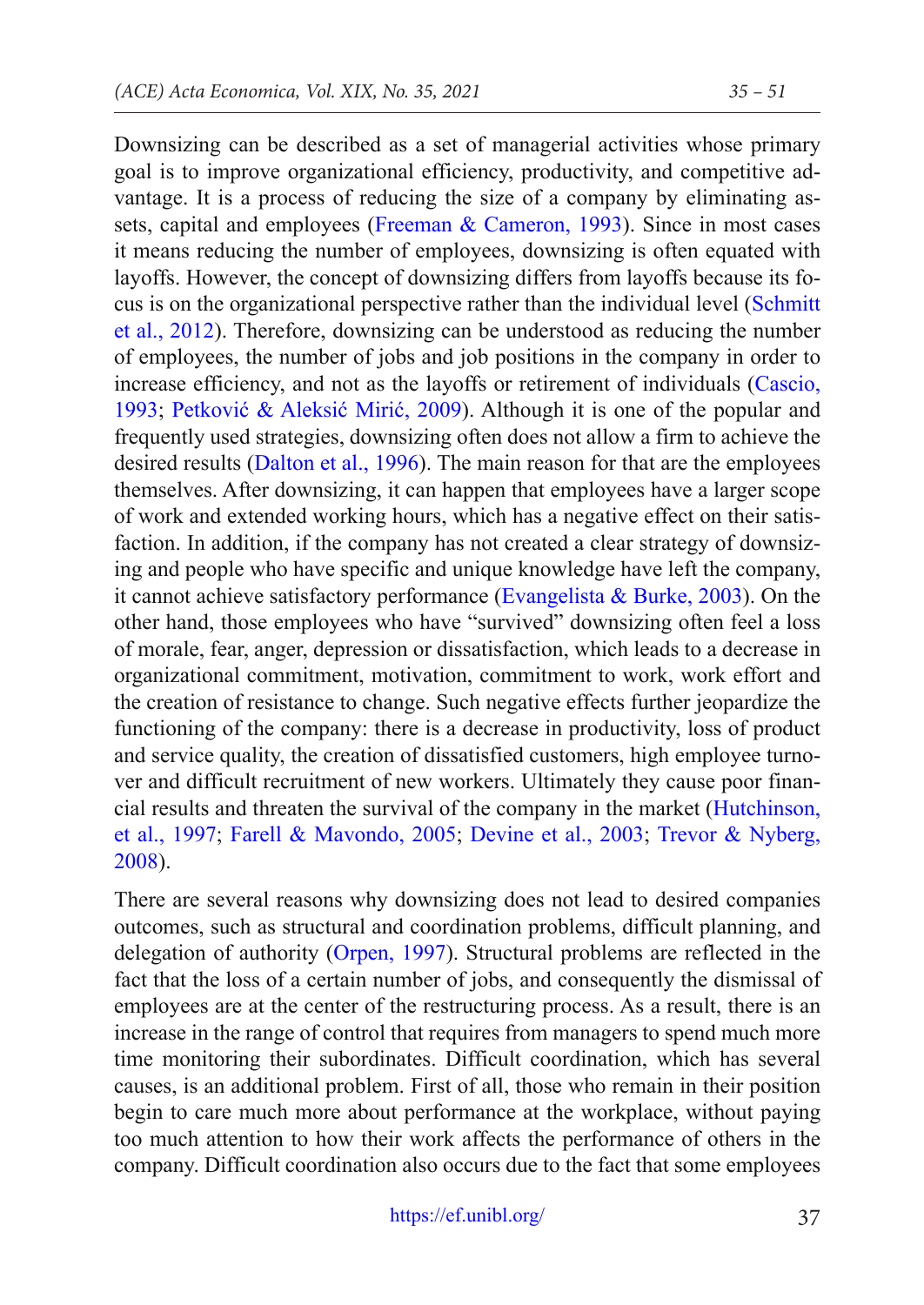have difficulties in overcoming the newly assigned job, but also because of the increase in the total scope of work as a result of the integration of work obligations. Because of difficulties in coordination and the aforementioned control, managers are not able to effectively delegate responsibilities and have to perform a large number of tasks on their own, which leads to a reduction in time for dealing with planning tasks. In order to overcome these problems, it is necessary to carefully plan the strategy and goals of downsizing and connect it with the vision and strategy of the company, and this strategy should eliminate only those processes and positions that are not important to the company and do not generate value (Dalton et al., 1996; Evangelista & Burke, 2003; Lamarsh, 2009).

In order for the implementation of downsizing to be effective, human resource managers need to implement several important activities. At the very beginning, it is necessary to determine the clear reasons why downsizing is carried out. Additionally, when it comes to human resources, it is necessary to determine whether downsizing can be replaced by some other alternative that would keep employees within the company. If this is not possible, in the next step it is necessary to communicate to employees the clear reasons why downsizing is carried out, in order to reduce their stress and avoid negative reactions. Human resource managers must also plan future jobs, which means engaging employees in new tasks and determining the knowledge that employees must have. This activity is accompanied by the definition of a new way of measuring the achieved performance and the design of a system for providing feedback to employees (Campion et al., 2011; Hutchinson et al., 1997). What is very important in downsizing is that human resource managers must constantly keep in mind that employees with specific knowledge, skills and abilities must remain in the company (Orpen, 1997).

As early as the late 1980s, it became clear that knowledge was one of the most valuable components of an asset that could lead to business success. A resourcebased view, as well as a knowledge-based view of the firm, assumes that employee skills, abilities, and experience are a source of sustainable competitive advantage (Bollinger & Smith, 2001; Sitlington, 2012). Of course, this is not only because of the knowledge of individuals in the company, but also the organizational culture, systems, structure, procedures and behavior that can lead to knowledge sharing between employees in the company and consequently achieving good business results (Walsh  $&$  Ungson, 1991). That is why it is necessary to keep people who have specific human capital in the company not only because they will successfully do the job thanks to their knowledge, but also because that knowledge can be used in the future to achieve strategic goals, and also to acquire additional knowledge (Madsen et al., 2003). If not implemented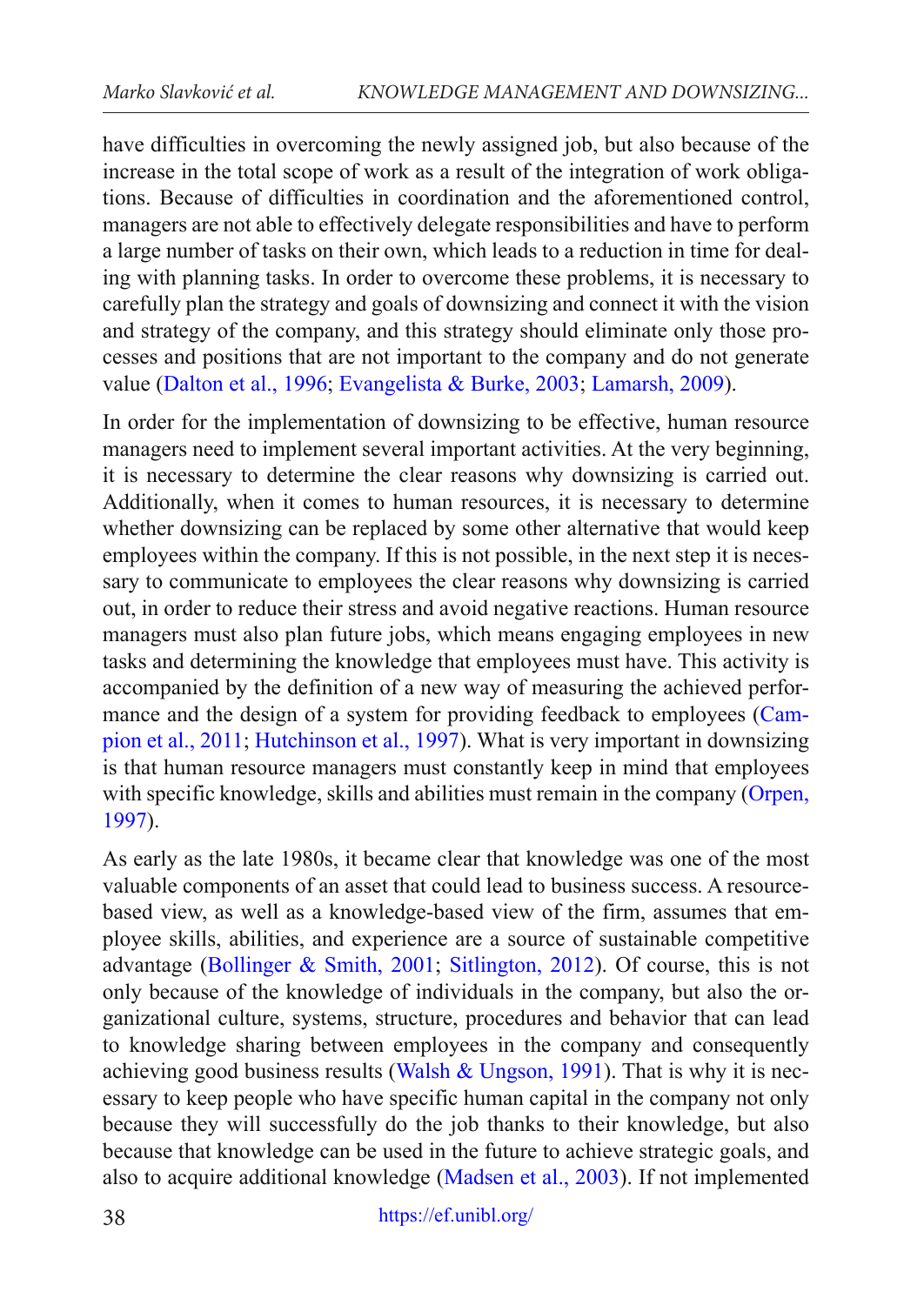carefully, downsizing can not only destroy valuable knowledge in the company, but can destroy individual and group connections, system, procedures and routine that enable successful knowledge exchange, leading to long-term negative consequences in business (Fisher & White, 2000; Littler & Innes, 2003). The company will be in deficit with specific knowledge, not only because some employees left the company, but also because of the so-called "survivor syndrome," which refers to a state of stress, anxiety, and anger that prevents an employee from doing their job effectively (Sitlington, 2012).

Knowledge lost in the downsizing process must be compensated, which is why it is necessary to manage knowledge in order to avoid negative effects. Knowledge management strategies in the downsizing process are numerous and they can include activities such as preparing and planning changes in the company, documentation of policies and procedures, providing support to employees, improving and disseminating knowledge, codification and transformation of knowledge explicitly, providing training to employees and similar (Sitlington & Marshall, 2011; Cascio, 1993). The concept of knowledge management in the downsizing process gets a completely new role, with the basic goal of preserving existing knowledge in the company. This role implies the transition from the traditional to the knowledge-based approach, in which the criteria of downsizing that must be met are the determination of key competence, mapping, ie presentation of knowledge, identification of leaders, ie employees who have specific and unique knowledge and finally, the codification of knowledge and its personalization, ie transforming implicit knowledge into explicit (Babić et al., 2008). By preserving existing knowledge, the company will be able not only to improve its own performance, but also to preserve the existing network of formal and informal relations between employees which enable knowledge sharing, improvement of existing knowledge and development of new knowledge that will be of strategic importance in the company (Schmitt et al., 2011). Special attention must be paid to those who "survived" downsizing (Petković & Aleksić Mirić, 2009). In order to return their emotional state to normal, human resource managers must provide these employees with appropriate support in the form of communication, giving professional advice, information on working in a new position, etc. As downsizing involves elimination and integrating certain jobs and functions in the company, a particularly important strategy for knowledge management is to provide training and development to employees (Gandolfi, 2009). Those who remain in the company will often do new or additional jobs that require additional knowledge, which can be acquired through internal mobility, or job rotation at different functions and levels in the company, mentoring by managers at the same or different hierarchical levels, constantly giving feedback so that the em-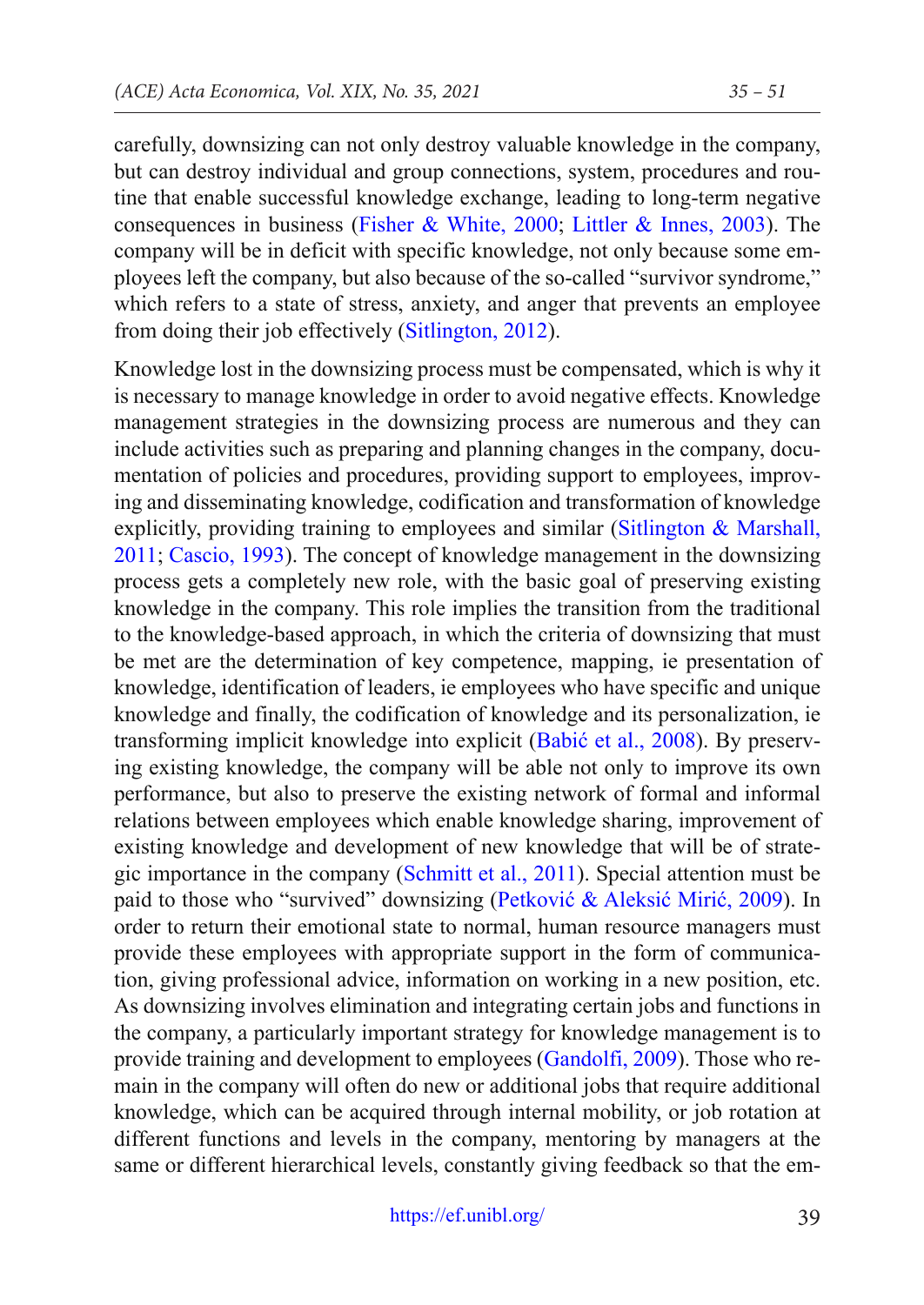ployee knows what they need to learn, building team spirit, informal leadership and consulting (Feldman, 1996). In addition to preserving and improving existing knowledge, employee training also leads to easier acceptance of changes, advancement, delegation of authority that has a positive effect on job satisfaction and commitment to the company, and ultimately on performance (Gandolfi, 2009; Sitlington & Marshall, 2011).

## **2. MATERIALS AND METHODS**

Research on the impact and importance of knowledge management during the implementation of the downsizing strategy was conducted using a questionnaire that consists of three parts. The first part of the questionnaire contained statements related to knowledge management (KM) and they were observed through three key knowledge management processes (Armistead, 1999): knowledge creation (example of items are "Stimulating formal and informal networking between employees and experts", "Exchanging information with professionals and experts", and "Exchanging the best practices"), knowledge transfer (example of items are "Formal mechanisms enabling exchange of the best practices" and "Using procedures to collect and distribute suggestions coming from the employees, customers/clients and business partners") and knowledge application (used items are "Applying suggestions given from the customers/clients for improving products/services", "Application of knowledge and experience in a work process" and "Using knowledge for practical purposes and problem solving"). To measure these variables, we used statements verified in the previous studies conducted by Darroch (2003), López et al. (2004), Lloria (2007), Huang & Li (2009), Wang & Ellinger (2011), Slavković & Babić (2013), and Anwar  $& Ghafoor (2017)$ . The second part of the questionnaire included statements that measured organizational performance (OP), such as "Capability of reducing operative costs", "Productivity comparison with the competition", "Product/ service quality in comparison with the competition", "Satisfaction of customers/ clients in comparison with the competition", "Speed of solving new problems" and "Organizational reputation". The validity of these statements was previously confirmed through research conducted by Delaney & Huselid (1996), Lee et al. (2010), Goldoni & Oliveira (2010), Sheehan & Cooper (2011), Slavković & Babić (2013) and Shanker et al. (2017). The third part of the questionnaire contains categorical variables such as the size of the company measured by the number of employees, the type of industry in which the company operates and the change in the number of employees used as an independent variable in observing the downsinning strategy. Five-point Likert scale, from "Totaly disagree" to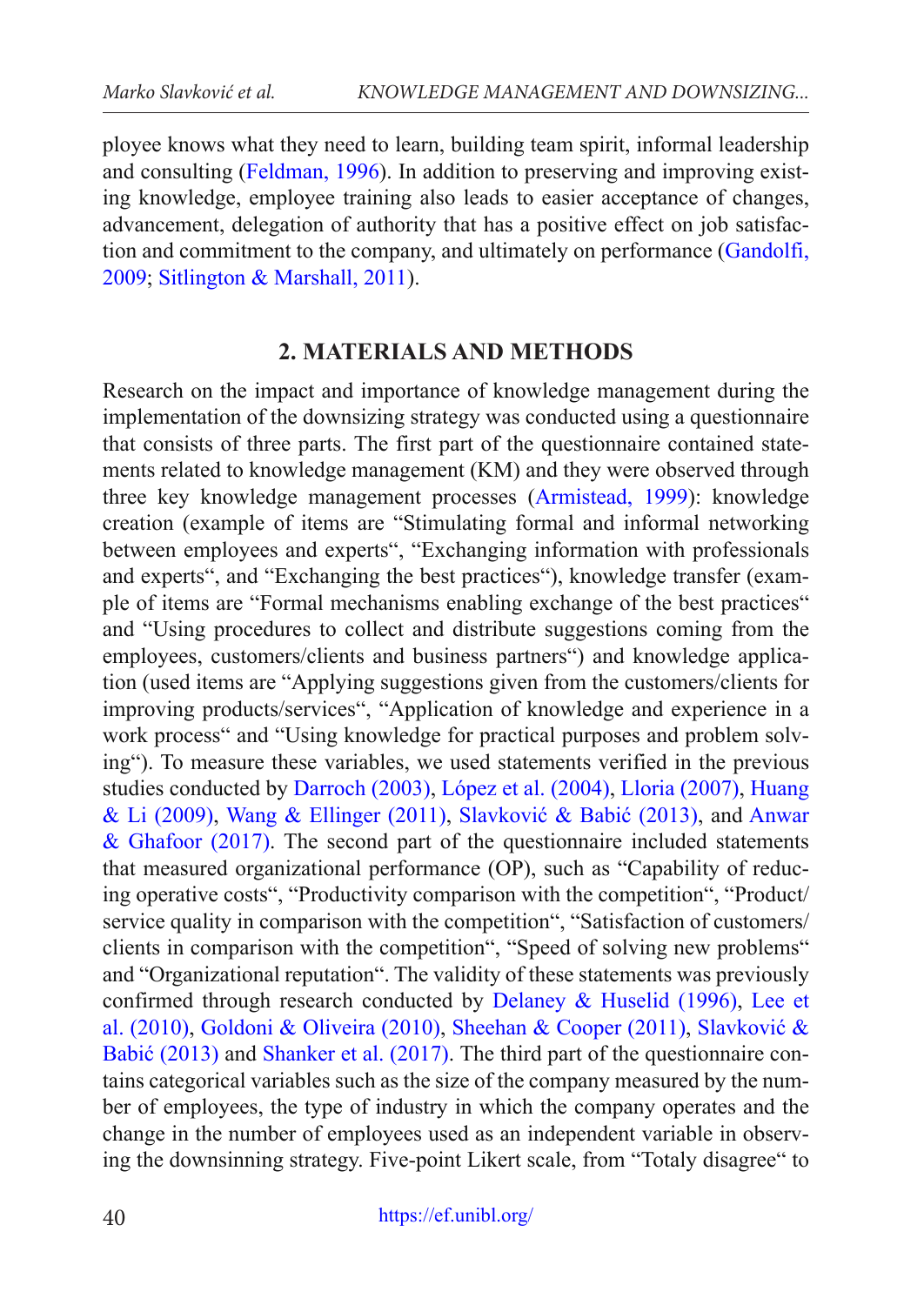"Totaly agree" was used to measure the state of variables in the first and second part of the questionnaire.

The process of conducting the research began with the formation of a sample through the definition of criteria for its constitution. Starting from the observed variables, such as knowledge management, organizational performance and reduction of the number of employees, it was concluded that they are part of the process of strategic human resource management. In practical terms, this gave indications that small firms and young organizations are not suitable to form a sample. The argument that they should be excluded from the sample was further confirmed by research conducted by Kotey  $\&$  Slade (2005) which found that there is a significant difference in the level of formalities in human resource management practice between small and medium enterprises and large companies. Based on the above, it was arbitrarily decided that the sample consists of companies with more than 50 employees which were established more than 5 years ago. The reason for introducing the second constraint is related to two important arguments: first, the establishment of formalized processes and procedures for strategic human resource management and knowledge management requires some time, and second, greater certainty of organizational performance assessment if established companies instead of start-ups are observed. In addition to the above, an additional restriction was aimed at excluding public and state-owned companies from the sample. The reason for this limitation is reflected in several important facts: process efficiency or performance is usually not imperative in such companies, decisions in the field of human resource management are often based on political voluntarism, and the number of employees tends to be stable or increase, regardless of performance. Starting from the proportion for the sample size defined by Green (1991) for regression analysis models, it was determined that a minimum of 58 companies is needed for the validity of the research.

By using social networks, the authors contacted 110 representatives of companies operating in the Balkan region (Serbia, Bosnia and Herzegovina, Montenegro and Macedonia) and their representatives, who could give valid answers to the defined variables of the research, namely general managers, executive managers, human resource managers and project managers. After obtaining consents for participation in the research and positive verification that their companies meet the defined criteria for the formation of the sample, the process of distributing the questionnaire in electronic form began. After two weeks, an initial response rate of 37% and 41 valid questionnaires was obtained. To increase the response rate, the procedure suggested by [Menon et al. \(1999\)](#page-14-1) was applied. An additional reminder was sent to complete the questionnaire and after three weeks, 75 valid

<https://ef.unibl.org/>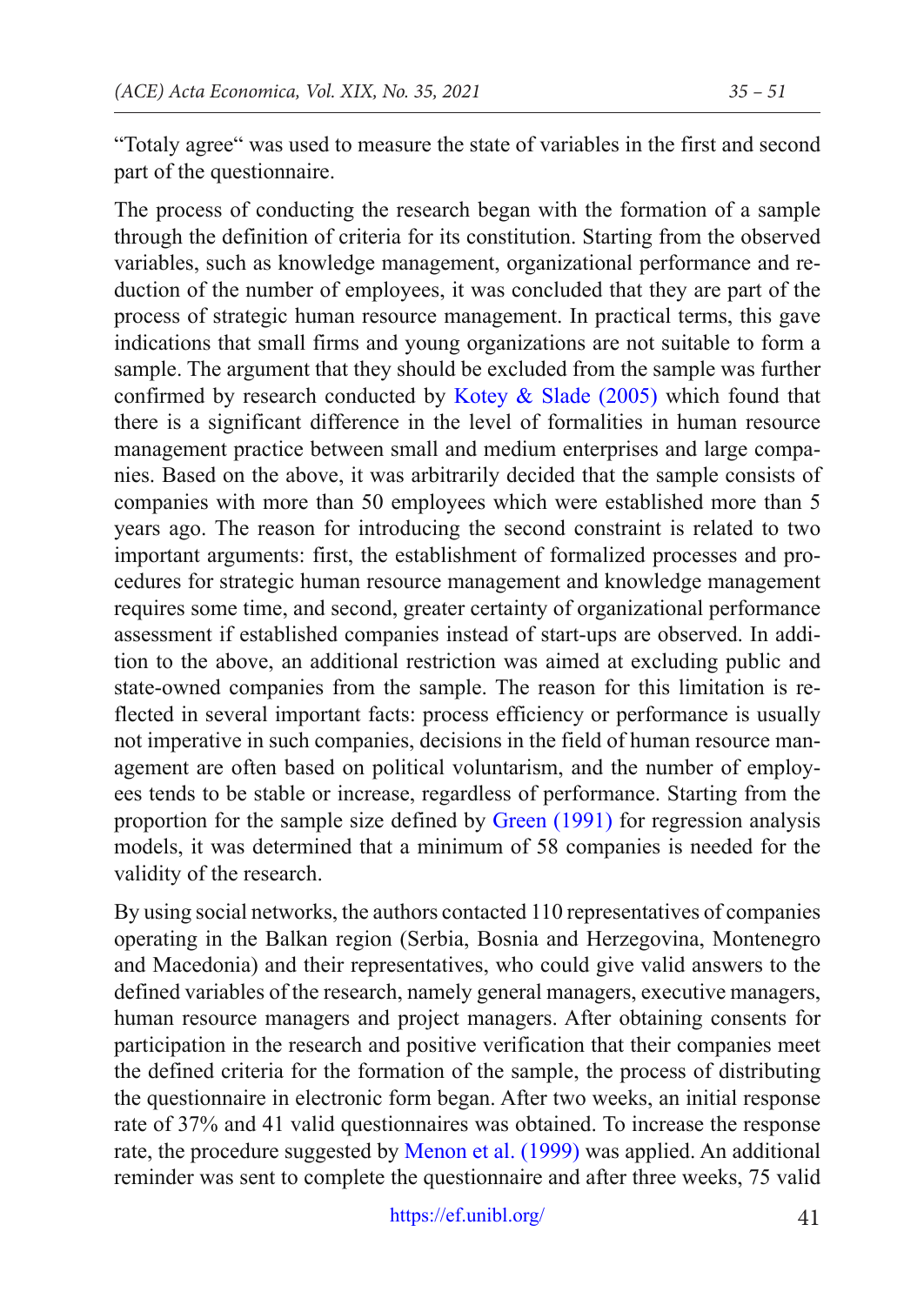questionnaires were received, with an overall response rate of 68%. In that way, the condition on the required number of companies for the valid research was met.

## **3. RESULTS**

After the research, the procedure of processing and analysis of the obtained data was initiated with the application of appropriate statistical methods. SPSS software package version 23.0 was used for data processing. Sample statistics show that companies with 50-249 employees make up 37.3% of the sample, while companies with more than 250 employees make up the largest part of the sample, or 62.7 percent. The results of the summary report presented in Table 1 show that there are more companies that generate revenue through the service industry than in the production industry, 52.0% and 48% respectively.

|    |                          | Frequency | Proportion $(\% )$ |
|----|--------------------------|-----------|--------------------|
| 1. | Number of employees      |           |                    |
|    | $50 - 249$ employees     | 28        | 37.3               |
|    | More than 250 employees  | 47        | 62.7               |
|    | <b>Sum</b>               | 75        | 100                |
| 2. | Type of industry         |           |                    |
|    | Production               | 36        | 48.0               |
|    | Service                  | 39        | 52.0               |
|    | Sum.                     | 75        | 100                |
| 3. | Workforce number changes |           |                    |
|    | Increased                | 23        | 30.7               |
|    | No change                | 25        | 33.3               |
|    | Reduced by up to 10%     | 12        | 16.0               |
|    | Reduced by more than 10% | 15        | 20.0               |
|    | Sum                      | 75        | 100                |

**Table 1.** Characteristics of the companies in the sample: summary report

Source: Author's survey data

The last categorical variable in Table 1 shows the movement of the number of employees in the observed companies in the previous year. This variable was used to identify the application of the downsizing strategy. The companies in which the reduction of the number of employees was identified cumulatively make up 36% of the sample and represent the companies in which some of the types of downsizing strategy have been applied. A higher percentage of workforce reductions indicates greater organizational adjustment to the new circumstances caused by the Covid-19 pandemic and potentially greater challenges in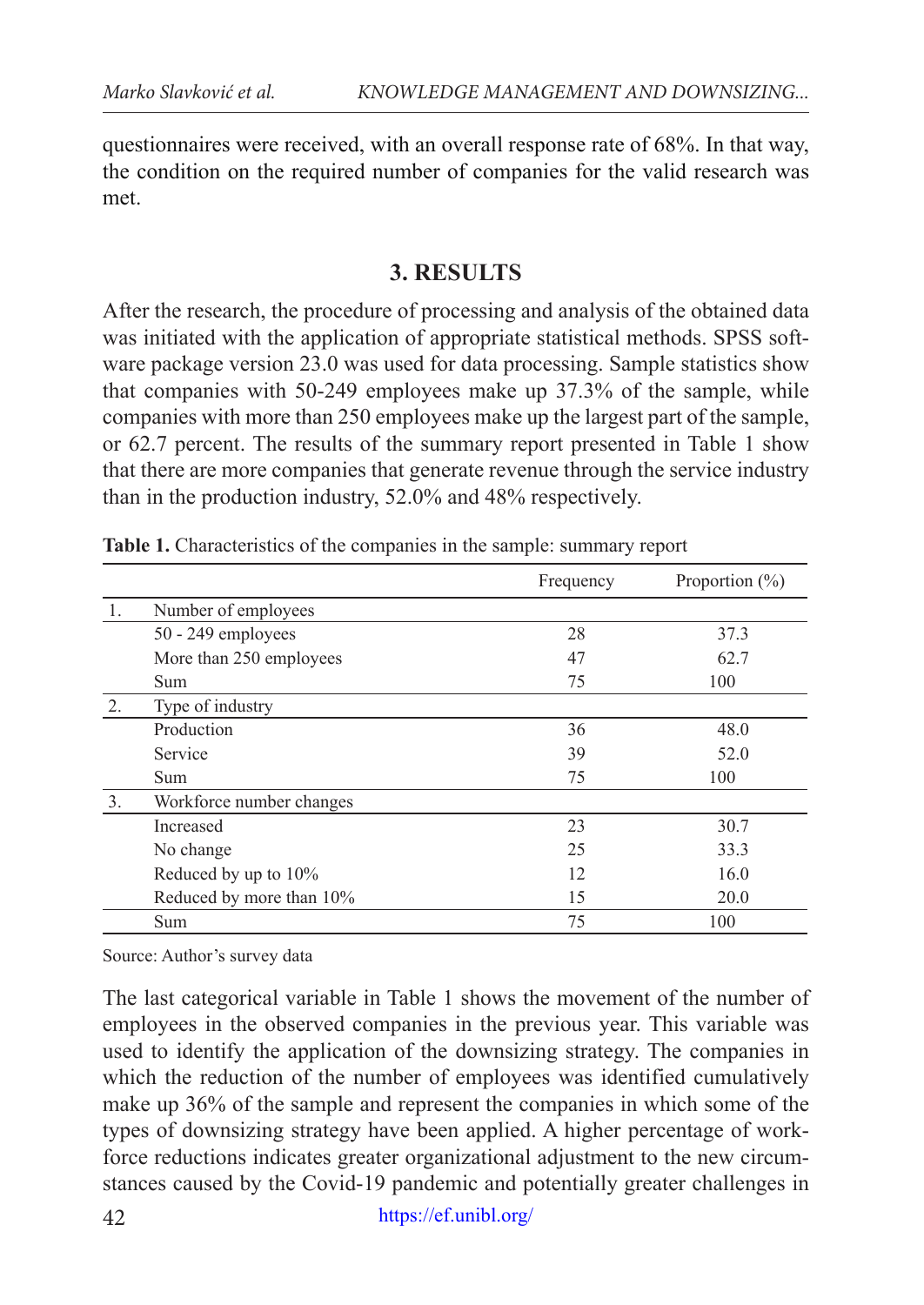knowledge management and sustaining existing performance. Companies with no change in the number of employees make up 33.3% of the sample, while 30.7% of the sample is comprised of companies with an increased number of employees.

The first step in the analysis of the observed variables was the analysis of Cronbach's alpha coefficient. The obtained results showed that the value of Cronbach's alpha coefficient satisfies the necessary criteria for both observed variables measured with the Likert scale: knowledge management and organizational performance, which were 0.92 and 0.88, respectively.

The degrees of linear dependence between key variables were identified using correlation analysis, the results of which are shown in Table 2. The table itself clearly shows that knowledge management (KM) is positively correlated with organizational performance (OP) and Paerson's correlation coefficient of 0.777 shows a strong and statistically significant relationship between these two variables. The obtained result suggests that the improvement of the knowledge management process (knowledge creation, knowledge transfer and knowledge application) is positively correlated with organizational performance, ie the strengthening of knowledge management initiatives can be positively related to the business success of companies.

| Variable            |            |            |       |  |
|---------------------|------------|------------|-------|--|
| KМ                  |            |            |       |  |
| <b>OP</b>           | $0.777**$  |            |       |  |
| No. of employees    | 0.042      | $-0.081$   |       |  |
| Workforce reduction | $-0.296**$ | $-0.385**$ | 0.061 |  |

**Table 2.** Intercorrelations between Study Variables

Source: Author's calculation,  $np < .05$ . \*\*p < .01

The total number of employees, as a control variable in the correlation analysis, was not statistically and significantly correlated with any other variable in the model, which confirmed the homogeneity of the sample. In this way, the correctness of the application of the restriction that the sample consists only of companies with more than 50 employees was confirmed, which at the same time eliminates the influence of the number of employees, as a category variable, on other results of statistical analysis.

The reduction in the number of employees, as a variable representing the downsizing strategy, shows a strong negative correlation with knowledge management and organizational performance. The correlation coefficients of -0.296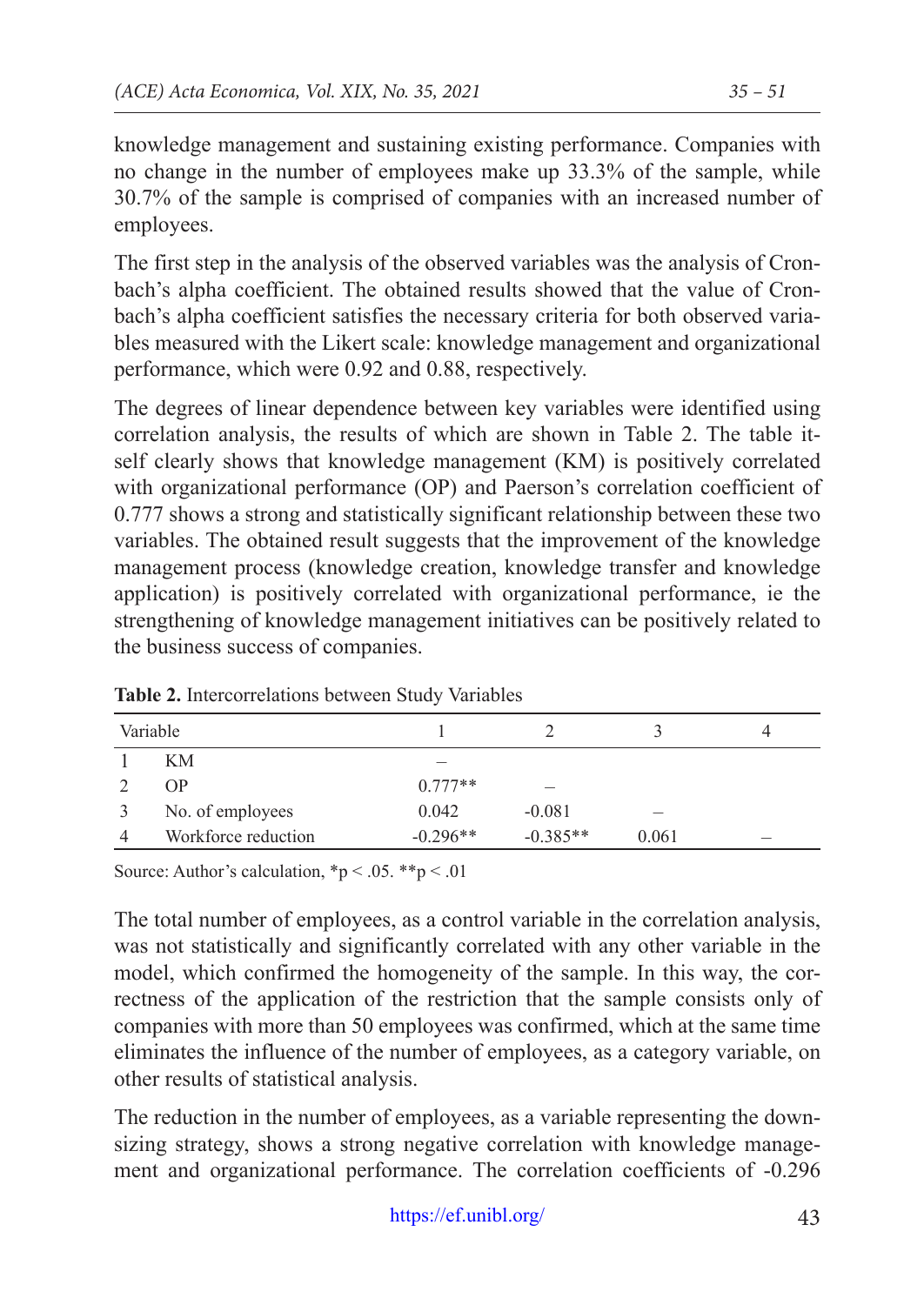and -0.385 are statistically significant and indicate the need for a more detailed analysis of the relationships between these variables. For that reason, the procedure of hierarchical multiple regression analysis was applied, which is shown in Table 3.

**Table 3.** Hierarchical Multiple Regression Analysis Summary of Organizational Performance

| Variable entered |                                       | $R^2$ | $R^2$ change | F          |                                     | Tolerance      | <b>VIF</b>     |
|------------------|---------------------------------------|-------|--------------|------------|-------------------------------------|----------------|----------------|
| Block 1:         | Workforce<br>reduction                | 0.148 |              | $13.197**$ | $-0.385 - 3.633**$                  | 1.000          | 1.000          |
|                  | Workforce<br>Block 2: reduction<br>KМ | 0.630 | 0.482        | 63.931**   | $-0.169$ $-2.305*$<br>0.727 9.892** | 0.912<br>0.912 | 1.096<br>1.096 |

Source: Author's calculation,  $np < .05.$  \*\*p  $< .01$ 

Block 1 shows the impact of workforce reduction on organizational performance. The coefficient  $R^2$  explains 14.8% of the variance in the stated ratio. In Block 2, knowledge management  $(KM)$  was included as a variable and the  $R<sup>2</sup>$  coefficient increased to 63.0%, which explains the increase in the variance of the introduced variable of 48.2%. The whole observed model, which consists of the following variables: downsizing strategy, KM (knowledge management) and organizational performance (OP), is statistically significant, which shows the value of  $F = 63.931$ ,  $p = 0.000$ , which also shows that the research model is relevant for explaining variance in organizational performance change. The standardized coefficient β in Block 1 shows a value of -0.385 which reveals the negative and high impact of workforce reduction on organizational performance. In Block 2, the coefficient β for the workforce reduction variable also shows a negative impact, but the value is significantly lower amounting to -0.169. On the other hand, in Block 2 the variable knowledge management is 0.727 and shows a very significant impact on organizational performance. At the same time, comparing the value of the coefficient β for the variable workforce reduction in Model 1 and Model 2, it can be concluded that in both models it retains a negative value, but in Model 2 the value of this coefficient decreases under the influence of variable KM (knowledge management). The multicollinearity test, which can be evaluated on the basis of VIF indicators, is important in the evaluation of the overall model. In relation to the allowed value, the VIF coefficient is 1.096 and significantly below the maximum allowed value, which is why it can be stated that there is no problem with multicollinearity in the model, ie that the influence of variables in the model is independent.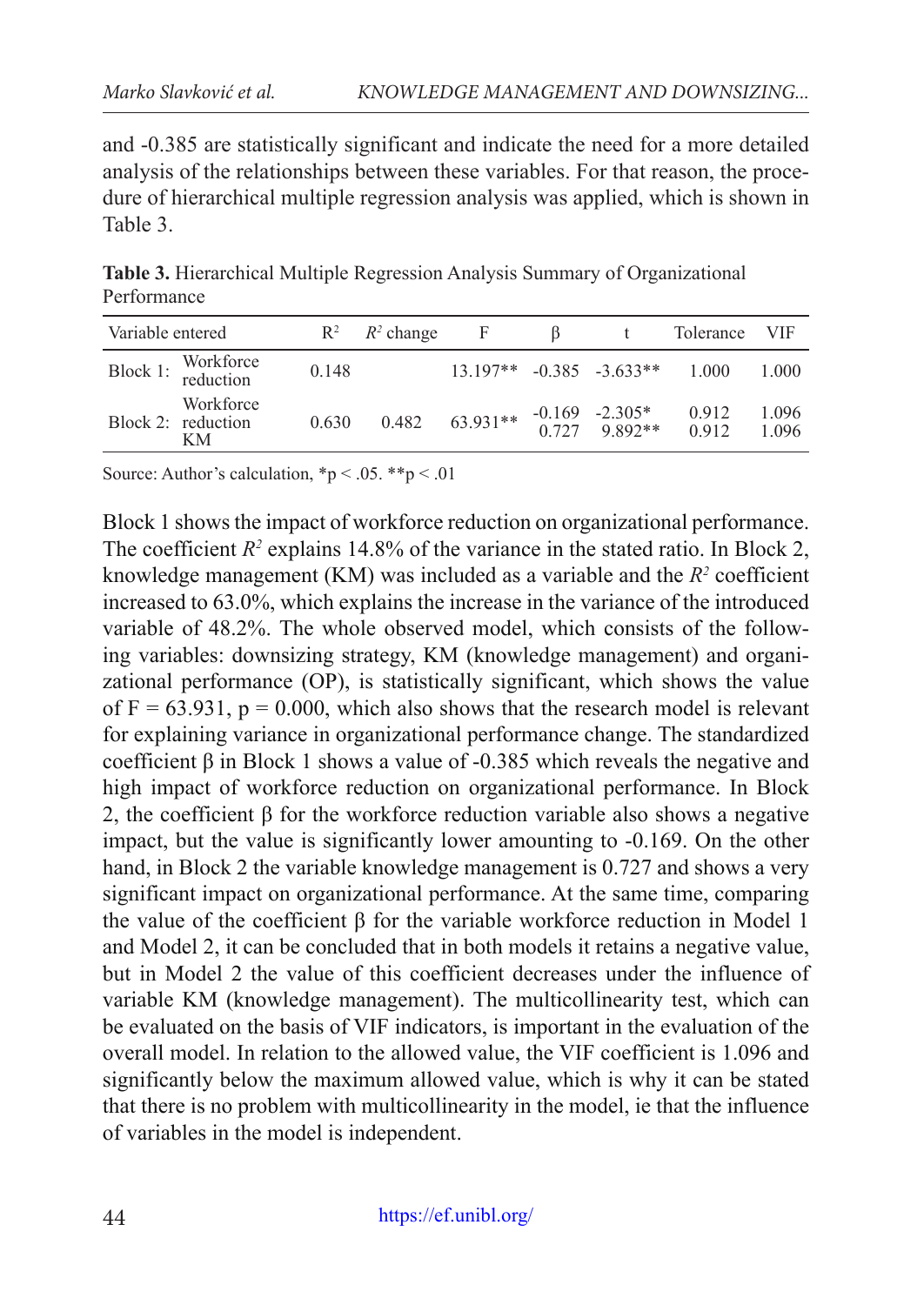# **4. DISCUSSIONS**

Important finding in this study was that downsizing strategy or reducing the number of employees significantly affects organizational performance. First, the results of the correlation analysis showed an indication that downsizing or workforce reduction is negatively correlated with organizational performance (OP) and knowledge management (KM), with the value of the Paerson's coefficient being rated high and the relationship between variables being described as strong. In practical terms, these results show that the reduction in the number of employees is negatively related to organizational performance and knowledge management processes in companies. Reducing the number of employees will lead to a decrease in organizational performance and weakening of processes related to the knowledge management program: knowledge creation will slow down, knowledge transfer between employees will decrease, and the application of required knowledge in operational processes will be lower than required. Correlation analysis showed a strong positive relationship between knowledge management (KM) and organizational performance (OP), and this relationship can be assessed as extremely strong. In this way, it was found that strengthening the knowledge management initiative has a positive impact on organizational performance. The results of the correlation analysis indicated a linear relationship between downsizing (workforce reduction), knowledge management (KM) and organizational performance (OP), but did not establish a causal relationship between these variables.

Identifying the essence of the relationship between the observed variables and guidelines for practical implications in the implementation of downsizing was obtained through hierarchical multiple regression analysis. Two models were used in this analysis, in which OP was the dependent variable. Model 1 showed that downsizing has a statistically significant impact on organizational performance, but that the impact is negative. This confirmed the indications obtained in the correlation analysis. In Model 2, knowledge management (KM) was introduced as an independent variable and the obtained results gave two significant results: first, knowledge management has a positive and statistically significant impact on organizational performance, and second, the negative downsizing effect is reduced. Such results of regression analysis have significant practical implications for the implementation of the downsizing strategy. First, knowledge management significantly contributes to organizational performance during downsizing. Second, the negative impact of workforce reductions on organizational performance can be significantly offset by strengthening the knowledge management process and preparing employees for this process, which is in line with the results of research conducted by Sitlington & Marshall (2011).

<https://ef.unibl.org/>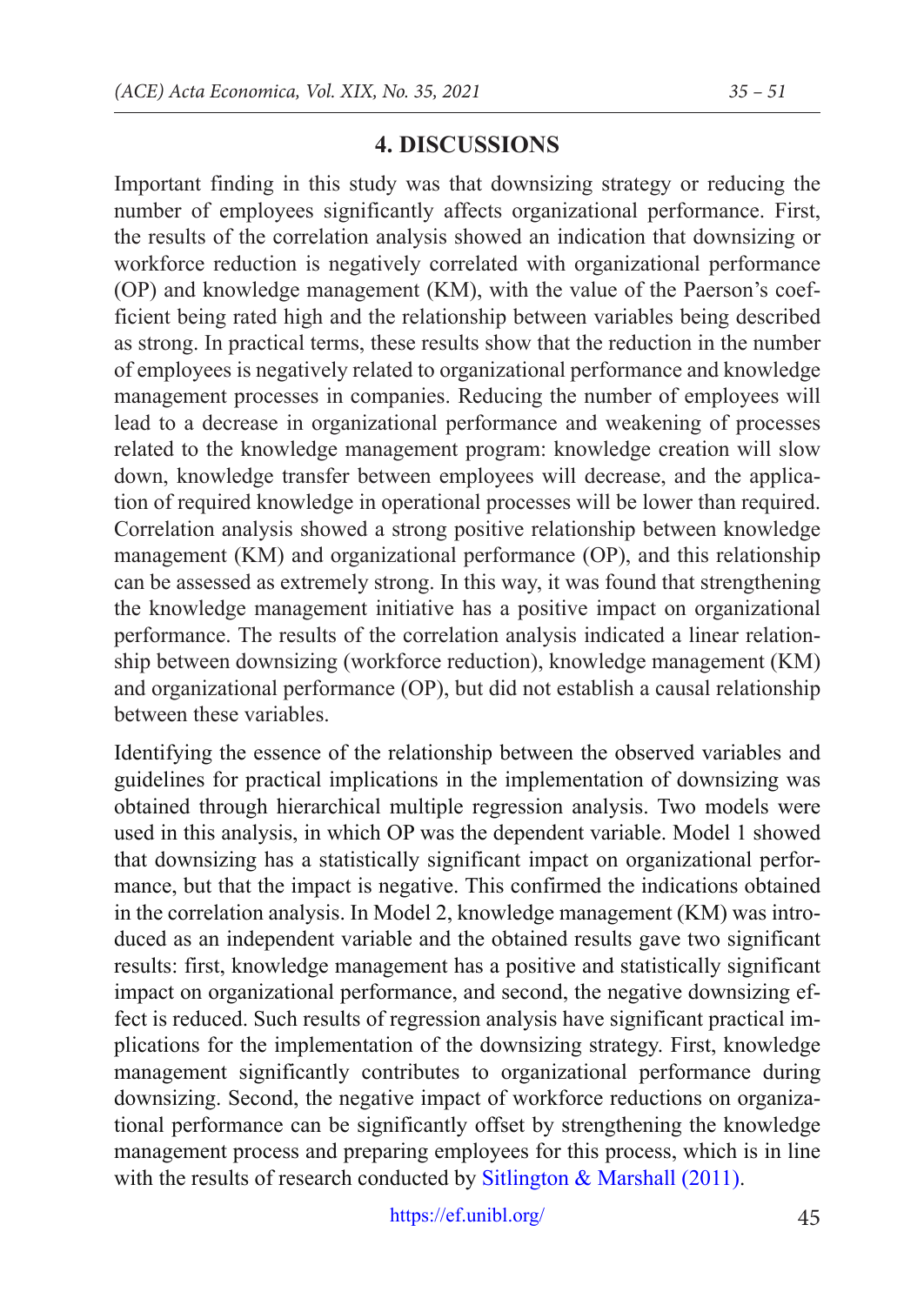The above indicates the strategic importance and implications of the downsizing strategy, which is why it is necessary for the reduction of the number of employees in the organization to be a planned decision and a determined process, as suggested by Band & Tustin (1995). The implementation of downsizing, as a corporate strategy, requires a planned approach that respects knowledge as a key resource for sustainable competitive advantage (Babić et al., 2008; Schmitt et al., 2012). In human resource management practice, downsizing should result in enhanced knowledge management initiatives that will prevent negative effects. These measures should target employees as key constituents in the knowledge management process, and some of them include the following actions: mapping and retaining employees whose knowledge is crucial in the organization, encouraging and motivating talents to stay in the company, encouraging knowledge exchange between employees, mapping the existing knowledge among employees, application of knowledge to improve processes in the company and other.

# **5. CONCLUSIONS**

Downsizing is not an unknown strategy in management practice and, as a rule, gains momentum in times of crisis. The Covid-19 pandemic caused significant negative consequences for the economy and actualized workforce reduction as a realistic strategic option in the intention of management to adapt to current challenges. Numerous previous papers and this research too have shown that knowledge management has a positive impact on organizational performance, as well as a positive contribution to organizational performance during the implementation of downsizing or during a significant reduction in the number of employees in the company. Downsizing, as a planned decision, should respect the knowledge resources or employees as key knowledge carriers in the company, in order to prevent knowledge erosion and thus jeopardize the competitive advantage in the long run. This is especially important if one considers the causal relationship between performance before and after downsizing (Cascio et al., 2021).

Despite the fact that downsizing is most relevant and important in times of crisis, it can be expected that this strategy will be relevant in the coming period, primarily thanks to the digitalization process. By digitizing business processes and through the investment in ICT and the replacement of human labor with machines many companies create the opportunity to reduce the number of employees. The process of company restructuring stimulated by digital transformation in the context of downsizing has the same strategic determinants as the restructuring of companies during the crisis, both in terms of knowledge management and in the approach to human resource management.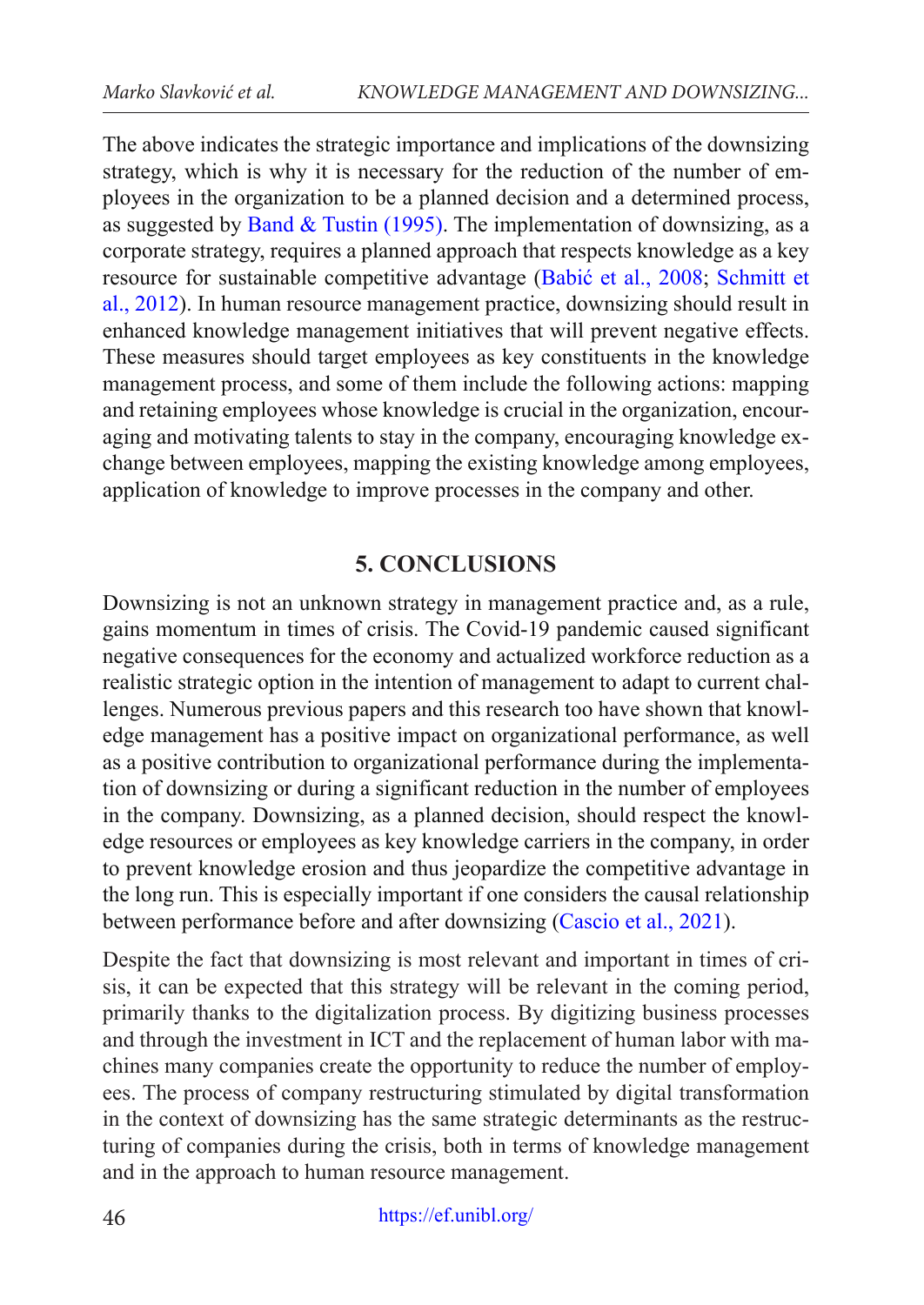Based on the above, the practical implications of this work may be significant for management practice even after the normalization of circumstances caused by the Covid-19 pandemic. At the same time, it gives authors the opportunity to design future research in which the relationship between downsizing and organizational performance can be viewed in the context of business digitalization or digital transformation of companies. In addition to digital transformation, future research will focus on identifying other contextual variables that may reduce negative effects during workforce reduction.

### **ACKNOWLEDGEMENTS**

The authors thank all the participants in the research who, with their support, provided the basis for academic work, as well as for the practical implications that are important for the development of management practice.

#### **Conflict of interests**

The authors declare there is no conflict of interest.

### **REFERENCES**

- Anwar, K. & Ghafoor, C. (2017). Knowledge management and organizational performance: A study of private universities in Kurdistan. *International Journal of Social Sciences & Educational Studies*, *4*(2), 53. [doi: 10.23918/ijsses.v4i2sip53](https://doi.org/10.23918/ijsses.v4i2sip53)
- Armistead, C. (1999). Knowledge management and process performance. *Journal of Knowledge Management, 3*(2),143 – 157. [doi:10.1108/13673279910275602](https://doi.org/10.1108/13673279910275602)
- Babić, V., Stojanović-Aleksić, V. & Slavković M. (2008). *Knowledge Management during Downsizing – Case Study of Serbian Companies*. Proceedings of the 8th EBRF Conference: Change and Changeability in the Knowledge-Intensive World. Tampere University of Technology, Helsinki-Stockholm.
- Band, D. C. & Tustin, C. M. (1995). Strategic downsizing. *Management Decision, 33*(8), 36-45. [doi: 10.1108/00251749510093923](https://doi.org/10.1108/00251749510093923)
- Bollinger, S. & Smith, D. (2001). Managing organizational knowledge as a strategic asset. *Journal of Knowledge Management, 5*(1), 8-18. [doi:10.1108/13673270110384365](https://doi.org/10.1108/13673270110384365)
- Campion, M. A., Guerrero, L. & Posthuma, R. (2011). Reasonable human resource practices for making employee downsizing decisions. *Organizational Dynamics, 40*(3), 174-180. [doi:10.1016/j.orgdyn.2011.04.004](https://doi:10.1016/j.orgdyn.2011.04.004)
- Cascio, W. F. (1993). Downsizing: What do we know? What have we learned?. Academy of Management *Perspectives, 7*(1), 95-104. [doi:10.5465/ame.1993.9409142062](https://doi.org/10.5465/ame.1993.9409142062)
- Cascio, W. F., Chatrath, A. & Christie-David, R. A. (2021). Antecedents and Consequences of Employee and Asset Restructuring. *Academy of Management Journal, 64*(2), 587-613. [doi:10.5465/amj.2018.1013](https://doi.org/10.5465/amj.2018.1013)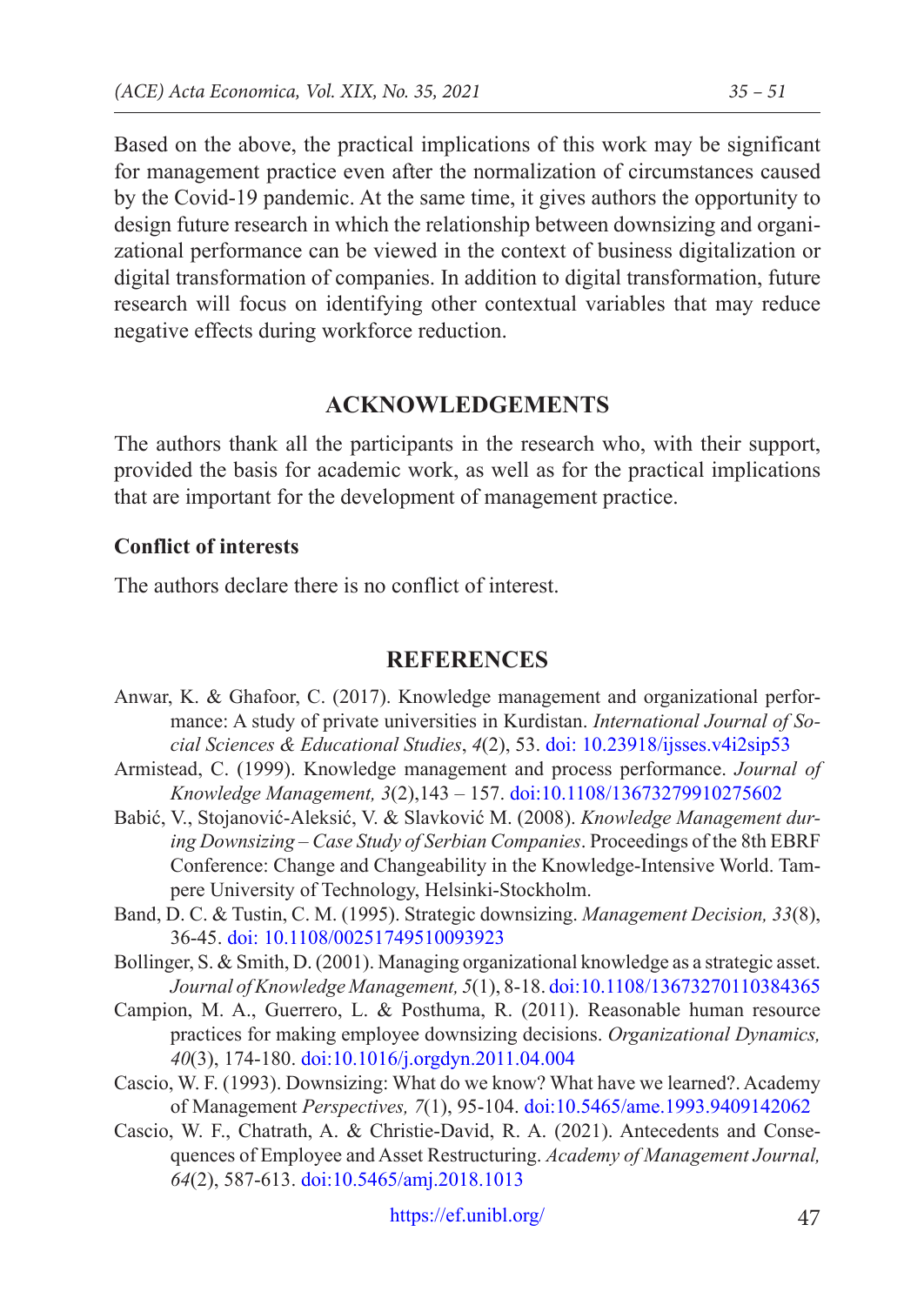- Dalton, G. W., Perry, L. T., Younger, J. C. & Smallwood, W. N. (1996). Strategic restructuring. *Human Resource Management, 35*(4), 433-452. [doi:10.1002/\(SICI\)1099-](https://doi.org/10.1002/(SICI)1099-050X(199624)35:4%3C433::AID-HRM1%3E3.0.CO;2-X) [050X\(199624\)35:4%3C433::AID-HRM1%3E3.0.CO;2-X](https://doi.org/10.1002/(SICI)1099-050X(199624)35:4%3C433::AID-HRM1%3E3.0.CO;2-X)
- Darroch, J. (2003). Developing a measure of knowledge management behaviours and practices. *Journal of knowledge management, 7*(5), 41-54. [doi:10.1108/13673270310505377](https://doi.org/10.1108/13673270310505377)
- De Meuse, K. P. & Dai, G. (2013). Organizational downsizing: Its effect on financial performance over time. *Journal of Managerial Issues, 25*, 324-344.
- Delaney, J. T. & Huselid, M. A. (1996). The impact of human resource management practices on perceptions of organizational performance. *Academy of Management journal, 39*(4), 949-969. [doi:10.5465/256718](https://doi.org/10.5465/256718)
- Devine, K., Reay, T., Stainton, L. & Collins‐Nakai, R. (2003). Downsizing outcomes: Better a victim than a survivor?. *Human Resource Management: Published in Cooperation with the School of Business Administration, The University of Michigan and in alliance with the Society of Human Resources Management, 42*(2), 109-124. [doi: 10.1002/hrm.10071](https://doi.org/10.1002/hrm.10071)
- Evangelista, A. S. & Burke, L. A. (2003). Work redesign and performance management in times of downsizing. *Business Horizons, 46*(2), 71-76.
- Farrell, M. A. & Mavondo, F. (2005). The effect of downsizing-redesign strategies on business performance: Evidence from Australia. *Asia Pacific Journal of Human Resources, 43*(1), 98-116. [doi:10.1177%2F1038411105050309](https://doi.org/10.1177%2F1038411105050309)
- Feldman, D. C. (1996). Managing careers in downsizing firms. *Human Resource Management, 35*(2), 145-161. [doi: 10.1002/\(SICI\)1099-050X\(199622\)35:2%3C145::AID-](https://doi.org/10.1002/(SICI)1099-050X(199622)35:2%3C145::AID-HRM1%3E3.0.CO;2-Y)[HRM1%3E3.0.CO;2-Y](https://doi.org/10.1002/(SICI)1099-050X(199622)35:2%3C145::AID-HRM1%3E3.0.CO;2-Y)
- Feldman, D. C. & Leana, C. R. (2000). What ever happened to laid-off executives?: A study of reemployment challenges after downsizing. *Organizational Dynamics, 29*(1), 64-64.
- Fisher, S. R. & White, M. A. (2000). Downsizing in a learning organization: are there hidden costs?. *Academy of Management Review, 25*(1), 244-251. [doi.10.5465/](https://doi.org/10.5465/amr.2000.2791613) [amr.2000.2791613](https://doi.org/10.5465/amr.2000.2791613)
- Freeman, S. J. & Cameron, K. S. (1993). Organizational downsizing: A convergence and reorientation framework. *Organization Science, 4*(1), 10-29. [doi:10.1287/](https://doi.org/10.1287/orsc.4.1.10) [orsc.4.1.10](https://doi.org/10.1287/orsc.4.1.10)
- Gandolfi, F. (2009). Unraveling Downsizing–What do we know about the Phenomenon?. *Revista de Management Comparat Internațional, 10*(3), 414-426.
- Goldoni, V. & Oliveira, M. (2010). Knowledge management metrics in software development companies in Brazil. *Journal of knowledge management, 14*(2), 301-313. [doi:10.1108/13673271011032427](https://doi.org/10.1108/13673271011032427)
- Green, S. B. (1991). How many subjects does it take to do a regression analysis. *Multivariate behavioral research, 26*(3), 499-510. [doi:10.1207/s15327906mbr2603\\_7](https://doi.org/10.1207/s15327906mbr2603_7)
- Huang, J. W. & Li, Y. H. (2009). The mediating effect of knowledge management on social interaction and innovation performance. *International journal of Manpower, 30* (3), 285-301. [doi:10.1108/01437720910956772](https://doi.org/10.1108/01437720910956772)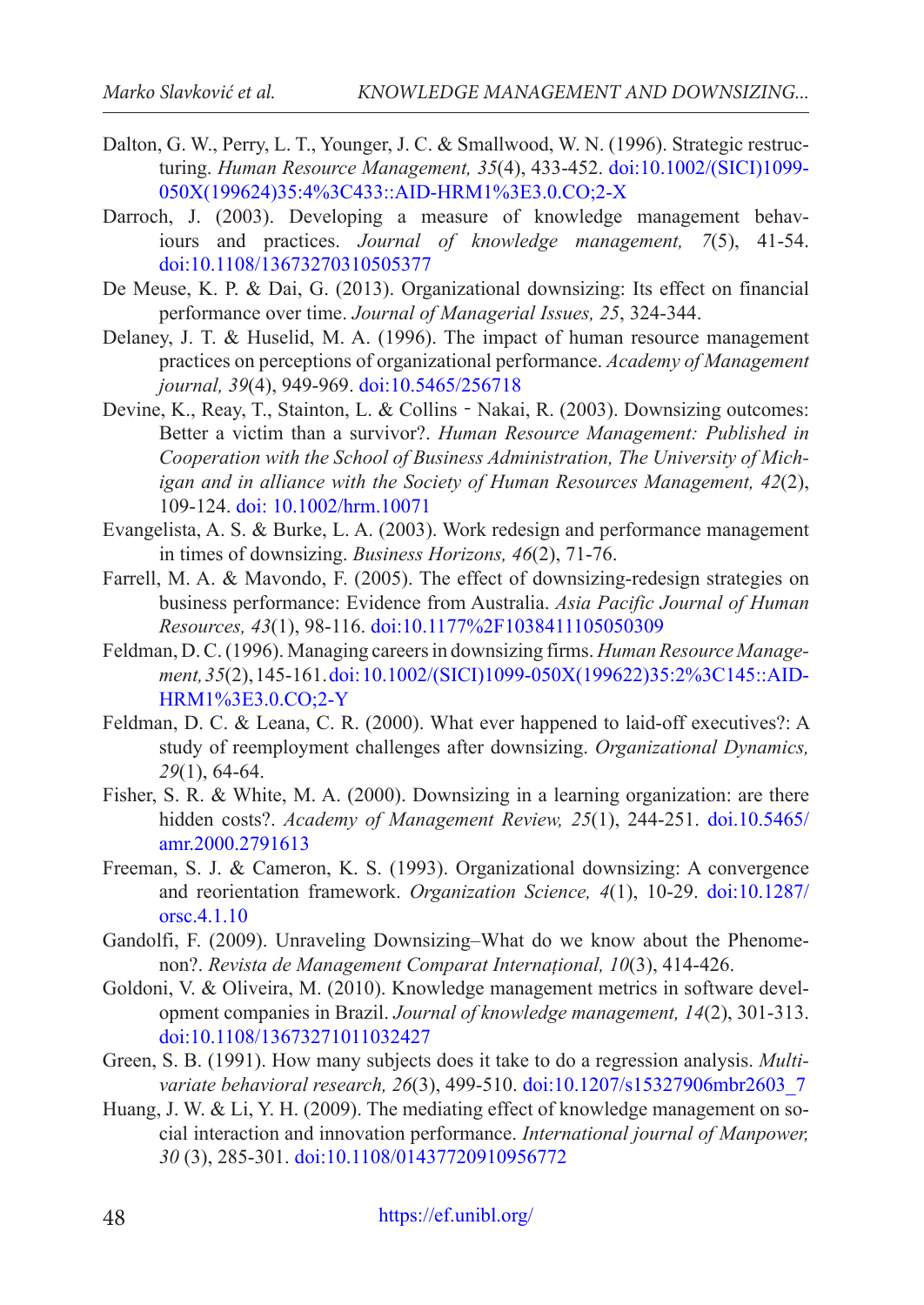- Hutchinson, J. C., Murrmann, S. K. & Murrmann, K. F. (1997). Planning and implementing an effective downsizing program. *International Journal of Hospitality Management, 16*(1), 23-38. [doi:10.1016/S0278-4319\(96\)00044-8](https://doi.org/10.1016/S0278-4319(96)00044-8)
- Kotey, B. & Slade, P. (2005). Formal human resource management practices in small growing firms. *Journal of small business management, 43*(1), 16-40. [doi:](https://doi.org/10.1111/j.1540-627X.2004.00123.x) [10.1111/j.1540-627X.2004.00123.x](https://doi.org/10.1111/j.1540-627X.2004.00123.x)
- <span id="page-14-0"></span>Koutoupis, A., Kyriakogkonas, P., Pazarskis, M. & Davidopoulos, L. (2021). Corporate governance and COVID-19: a literature review. *Corporate Governance: The International Journal of Business in Society. Vol. ahead-of-print* (No. ahead-ofprint). [doi:10.1108/CG-10-2020-0447](https://doi.org/10.1108/CG-10-2020-0447)
- LaMarsh, J. (2009). How companies reduce the downside of downsizing. *Global Business and Organizational Excellence, 29*(1), 7-16. [doi:10.1002/joe.20294](https://doi.org/10.1002/joe.20294)
- Lee, F. H., Lee, T. Z. & Wu, W. Y. (2010). The relationship between human resource management practices, business strategy and firm performance: evidence from steel industry in Taiwan. *The International journal of human resource management, 21*(9), 1351-1372. [doi.:10.1080/09585192.2010.488428](https://doi.org/10.1080/09585192.2010.488428)
- Littler, C. R. & Innes, P. (2003). Downsizing and deknowledging the firm. *Work, employment and society, 17*(1), 73-100. [doi:10.1177%2F0950017003017001263](https://doi.org/10.1177%2F0950017003017001263)
- Lloria, M. B. (2007). Differentiation in knowledge‐creating organizations. *International Journal of Manpower, 28* (8), 674-693. [doi;10.1108/01437720710835165](https://doi.org/10.1108/01437720710835165)
- Lopez, S. P., Peon, J. M. M. & Ordás, C. J. V. (2004). Managing knowledge: the link between culture and organizational learning. *Journal of knowledge management, 8*(6), 93-104. <https://doi.org/10.1108/13673270410567657>
- Madsen, H., Neergaard, H. & Ulhøi, J. P. (2003). Knowledge intensive entrepreneurship and human capital. *Journal of Small Business and Enterprise Development, 10*(4), 426-434. [doi:10.1108/14626000310504738](https://doi.org/10.1108/14626000310504738)
- <span id="page-14-1"></span>Menon, A., Bharadwaj, S. G., Adidam, P. T. & Edison, S. W. (1999). Antecedents and consequences of marketing strategy making: a model and a test. *Journal of marketing, 63*(2), 18-40. [doi:0.1177%2F002224299906300202](https://doi.org/10.1177%2F002224299906300202)
- Orpen, C. (1997). The downside of downsizing: Managing an organization to its right size. *Strategic Change, 6*, pp. 195-209.
- Petkovic, M. & Aleksic Miric, A. (2009). Managing organizational knowledge while downsizing organizations. *Tourism and Hospitality Management, 15*(2), 257-265.
- Schmitt, A., Borzillo, S. & Probst, G. (2012). Don't let knowledge walk away: Knowledge retention during employee downsizing. *Management Learning, 43*(1), 53- 74. [doi:10.1177%2F1350507611411630](https://doi.org/10.1177%2F1350507611411630)
- Shanker, R., Bhanugopan, R., Van der Heijden, B. I. & Farrell, M. (2017). Organizational climate for innovation and organizational performance: The mediating effect of innovative work behavior. *Journal of vocational behavior, 100*, 67-77. [doi:10.1016/j.jvb.2017.02.004](https://doi.org/10.1016/j.jvb.2017.02.004)
- Sheehan, C. & Cooper, B. K. (2011). HRM outsourcing: the impact of organisational size and HRM strategic involvement. *Personnel Review, 40*(6), 742-760. [doi:](https://doi.org/10.1108/00483481111169661) [10.1108/00483481111169661](https://doi.org/10.1108/00483481111169661)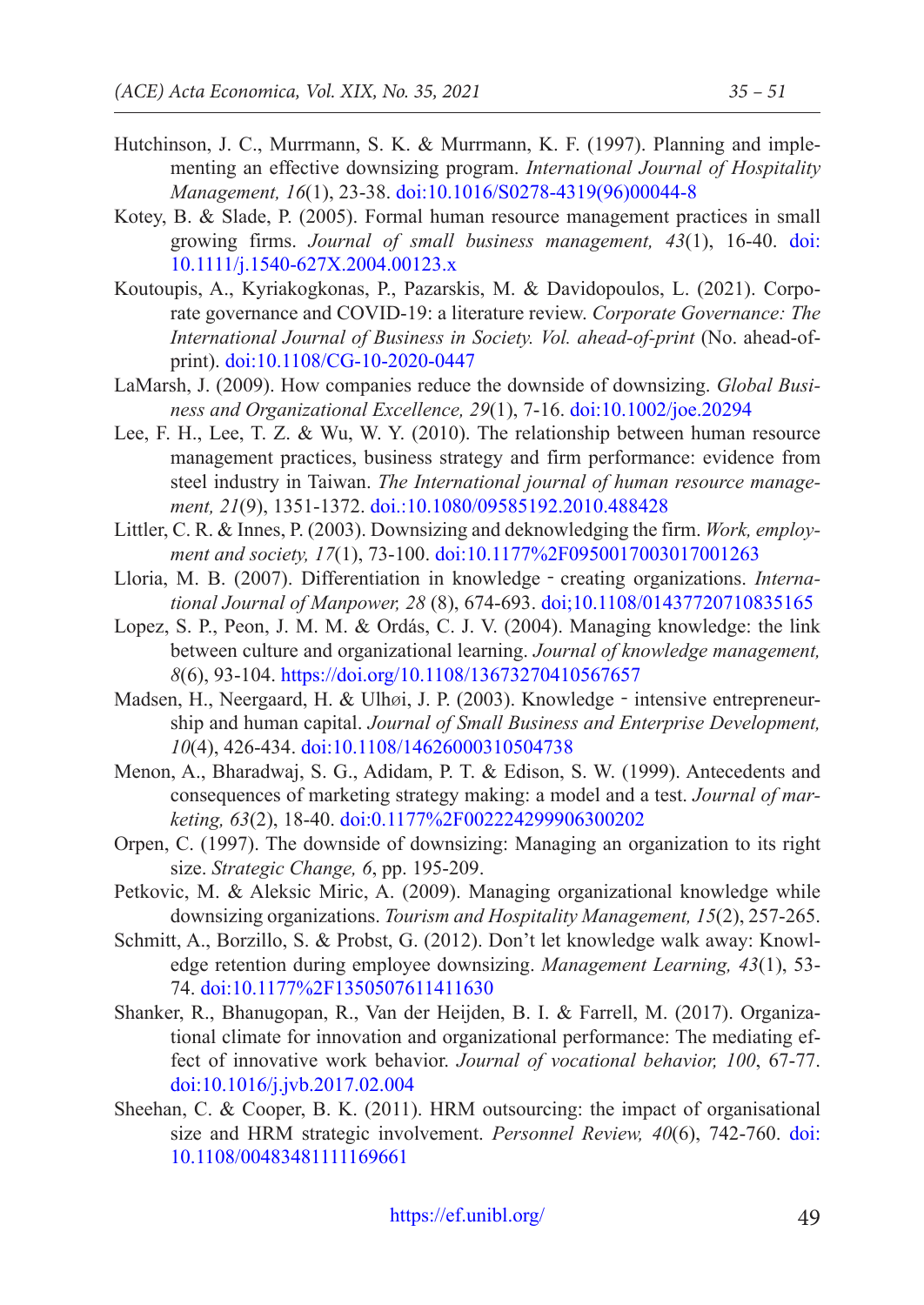- Sitlington, H. (2012). Knowledge sharing: implications for downsizing and restructuring outcomes in A ustralian organisations. *Asia Pacific Journal of Human Resources, 50*(1), 110-127. [doi:10.1111/j.1744-7941.2011.00003.x](https://doi.org/10.1111/j.1744-7941.2011.00003.x)
- Sitlington, H. & Marshall, V. (2011). Do downsizing decisions affect organisational knowledge and performance?. *Management Decision 49*(1), 116-129. [doi:10.1108/00251741111094473](https://doi.org/10.1108/00251741111094473)
- Slavković, M. & Babić, V. (2013). Knowledge management, innovativeness, and organizational performance: Evidence from Serbia. *Economic annals, 5*8(199), 85-107. [doi:10.2298/EKA1399085S](https://doi.org/10.2298/EKA1399085S)
- Trevor, C. O. & Nyberg, A. J. (2008). Keeping your headcount when all about you are losing theirs: Downsizing, voluntary turnover rates, and the moderating role of HR practices. *Academy of Management Journal, 51*(2), 259-276. [doi: 10.5465/](https://doi.org/10.5465/amj.2008.31767250) [amj.2008.31767250](https://doi.org/10.5465/amj.2008.31767250)
- Walsh, J. P. & Ungson, G. R. (1991). *Organizational memory. Academy of Management Review, 16*(1), 57-91. [doi:10.5465/amr.1991.4278992](https://doi.org/10.5465/amr.1991.4278992)
- Wang, Y. L. & Ellinger, A. D. (2011). Organizational learning: Perception of external environment and innovation performance. *International Journal of Manpower, 32*(5/6), 512-536. [doi:10.1108/01437721111158189](https://doi.org/10.1108/01437721111158189)

# **УПРАВЉАЊЕ ЗНАЊЕМ И СМАЊЕЊЕ БРОЈА ЗАПОСЛЕНИХ: УТИЦАЈ НА ОРГАНИЗАЦИОНЕ ПЕРФОРМАНСЕ**

1 Марко Славковић, Економски факултет Универзитета у Крагујевцу, Србија 2 Маријана Бугарчић, Економски факултет Универзитета у Крагујевцу, Србија 3 Јасмина Огњановић, Факултет за хотелијерство и туризам Универзитета у Крагујевцу, Србија 4 Горан Павловић, Агенција Економска правда, Свилајнац, Србија

### **САЖЕТАК**

У суочавању са различитим изазовима који долазе из глобалног окружења, бројне компаније покрећу програме реструктуирања са циљем очувања или унапређења конкурентске позиције. Стратегија смањивања броја запослених, као корпоративна стратегија реструктуирања, циља на значајно смањење броја запослених како би се кроз снижавање расхода за зараде смањили укупни трошкови и ускладили са текућим приходима. Стављајући у фокус само финансијске аспекте примјене ове стратегије, менаџери компанија који су се опредијелиле за програм редукције броја запослених, занемарују остале ефекте примјене ове стратегије која у фокус ставља запослене и њихово знање. Губитак вриједног и суштински важног организационог знања, који је посљедица одласка талената и кључних запослених из компаније, може да угрози организационе перформансе и конкурентску спо